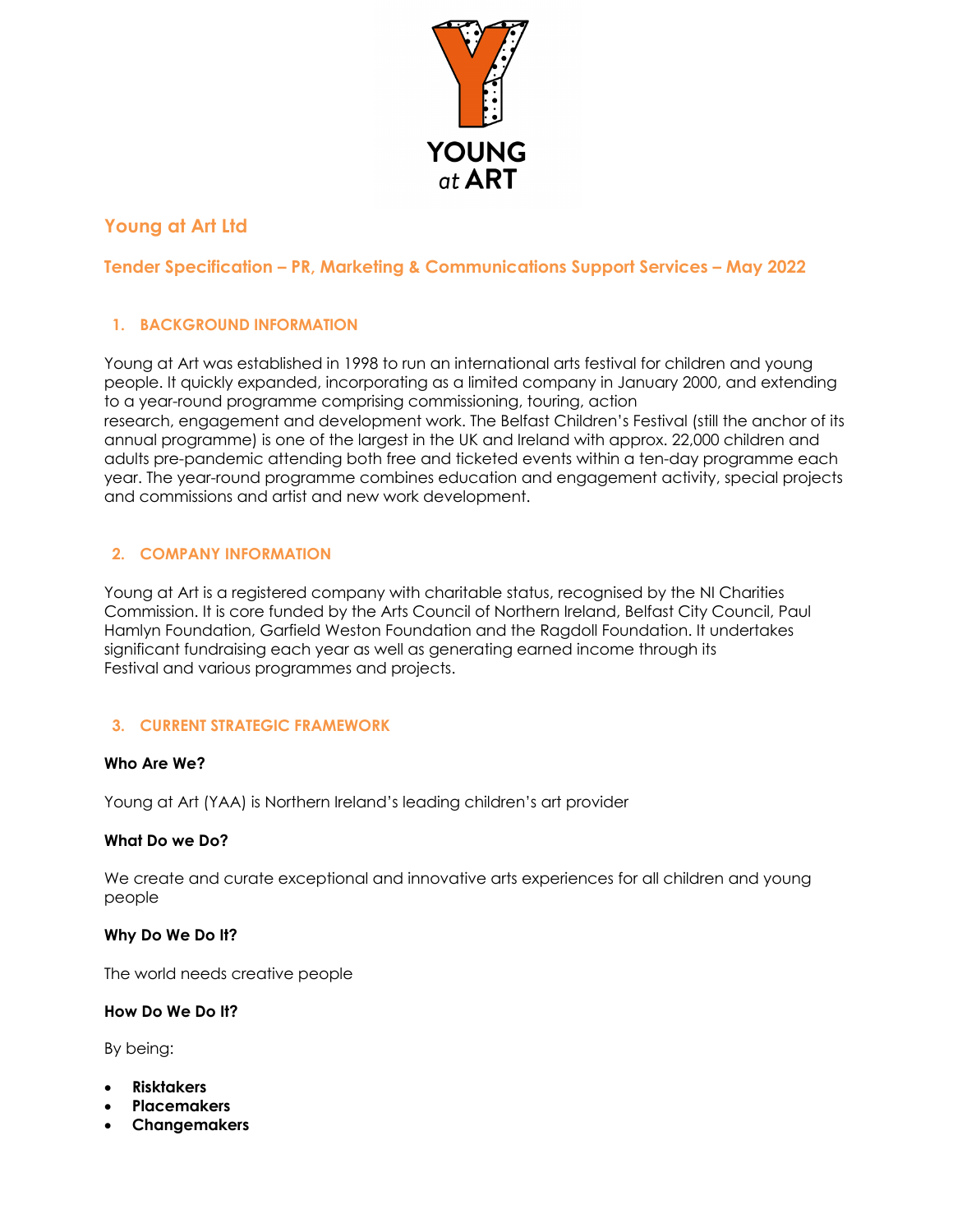underpinned at all times by our values:

#### **Child-led, Quality & Excellence, Accessibility, Innovation, Respect**

#### **4. OUR REQUIREMENTS**

In accordance with best practice in securing best value for its funds, Young at Art is seeking to appoint a PR, Marketing & Communications service provider for the next 3 years from 1 September 2022 – 31 August 2025).

The provision of these services will successfully raise the profile of Young at Art and the Belfast Children's Festival, build audiences for our work and deliver on our strategic and operational objectives.

The service provider will be responsible for all PR, sponsorship, branding, print and communications needs across all channels. They will report to our Director, integrate well with our core staff team and in particular line manage our permanent, part-time Marketing & Box Office Assistant as well as any other freelance marketing and box office personnel, interns or volunteers contracted from time to time.

Marketing services will be required year-round. Work hours are expected to be staggered throughout the year with the bulk of the hours being worked between January and March to coincide with delivery of the Belfast Children's Festival (early to mid-March each year). Work from October to December usually focusses on building the framework for the marketing and publicity campaigns for the Festival and Education & Engagement Programme as well as marketing any ad hoc activity. From April to September, you will assist with reporting to funders and stakeholders, producing our Annual Report and maintaining our visibility in the quieter months of the year. PR support is usually focused around festival delivery from January to March each year.

A more specific and detailed breakdown of services includes:

#### **1. Branding & Advocacy**

- Support the Director with stakeholder engagement and the delivery of key messages through all company communications channels;
- Support and oversee our branding and public profile;
- Support the Director with devising and implementing a sponsorship strategy;
- Develop and implement marketing and communications strategies for the company and its key activities, regionally, nationally and internationally; and
- Develop and implement evaluation systems including creating appropriate reports (on feedback, press activity, etc), documenting company activity and maintaining archive.

#### **2. Press & PR**

- Implement and maintain effective PR campaigns that maximise audiences and contribute to company strategic goals;
- Oversee all print, digital, video/photography, distribution and communications materials including our festival brochure and annual report;
- Provide press liaison support as appropriate and ensure a high standard and wide promotional reach is secured;
- Manage and maintain company website, developing and maintaining digital/socical media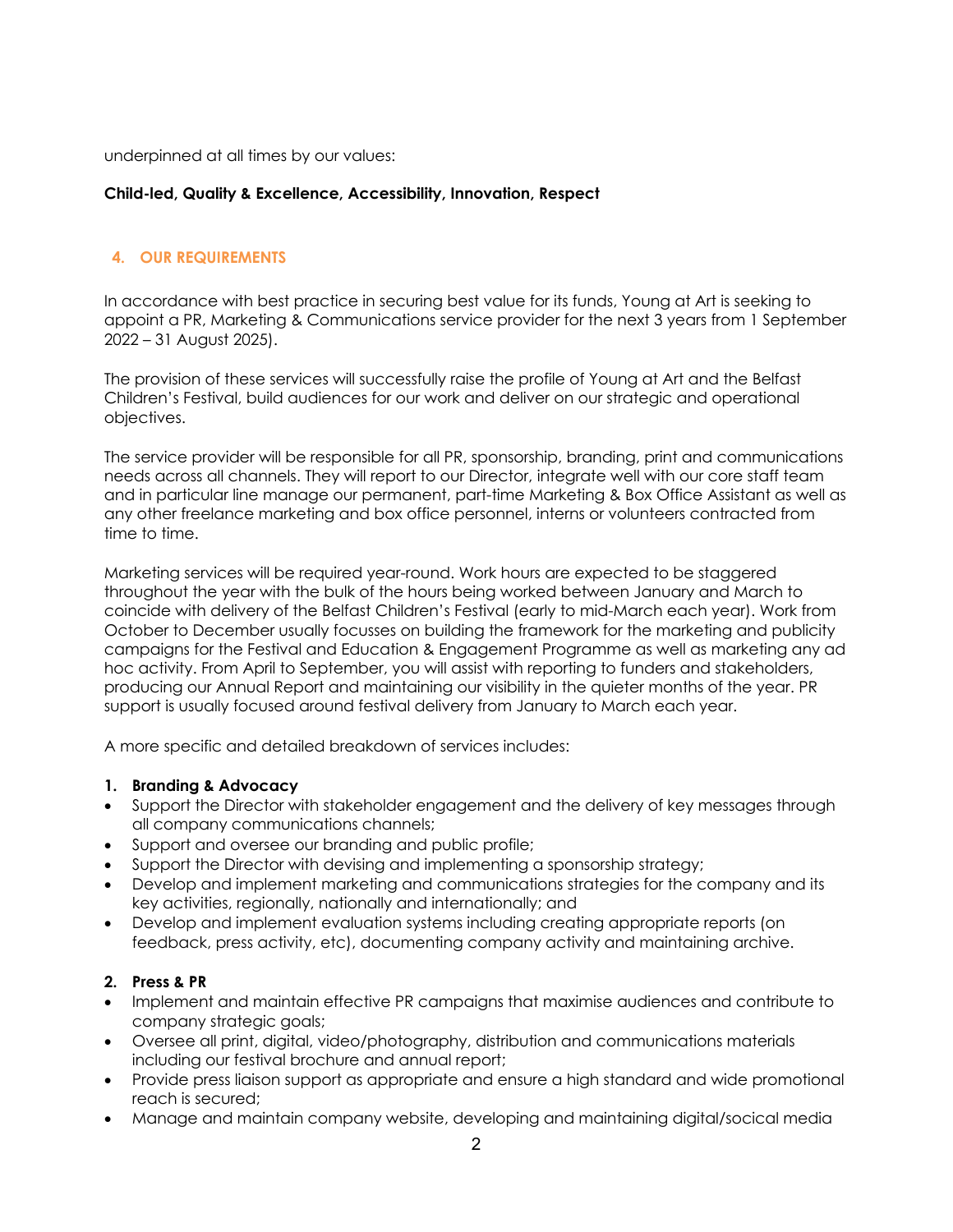profiles as appropriate;

- Liaise with all artists, venues, print and design partners and advertisers on all aspects of promotion of YAA activities; and
- Ensure high standard across all company publicity and documentation.

#### **3. Audience Development**

- Devise, set targets for, and implement long-term audience development planning in collaboration with other members of the staff team and external partners;
- Develop audience development strategies and activities in line with company strategy;
- Undertake data analysis of participation, attendance and patterns to inform future planning and promotion; and
- Manage the companies' mailing lists and monitor/manage effective communications, supporting its data protection and procedures.

#### **4. Finance/Administration**

- Manage the relevant marketing budgets for both the organisation and the Belfast Children's Festival;
- Secure best-value in all costings and procurements and be the primary generator of in-kind marketing and promotional support;
- Provide marketing and communications information for relevant sections of funding applications and company/funding reports;
- Contribute to company evaluation, both internal and external;
- Ensure all relevant documentation is gathered and filed as appropriate; and
- Adhere to and contribute to the development of company systems, templates, policies and procedures.

If additional related advice and/or services can be provided, this should be outlined in tender submissions as well as if such services are to be charged at additional hourly rates. Those hourly rates should be indicated.

It is expected that the services provider would nominate qualified and competent personnel who would be identifiable to provide the above services. It is expected that a member of the Marketing team would operate from Young at Art offices at least a half day a week throughout the year. YAA staff currently work in a hybrid mode, from home and our Belfast city centre office.

The Young at Art Board of Trustees invites proposals from suitably qualified and competent companies/consultants in providing the services detailed above.

## **5. TIMESCALE & BUDGET**

The closing date for submitting a tender proposal is **9am on Monday 27 June 2022.**

The maximum budget per year in each of the three years of the contract is £31,320 including VAT and all other taxes, expenses and costs. A separate marketing and communications budget is jointly agreed each year depending on funding.

#### **6. TENDER INFORMATION REQUIRED**

Organisations/consultants wishing to submit proposals should provide the information detailed below.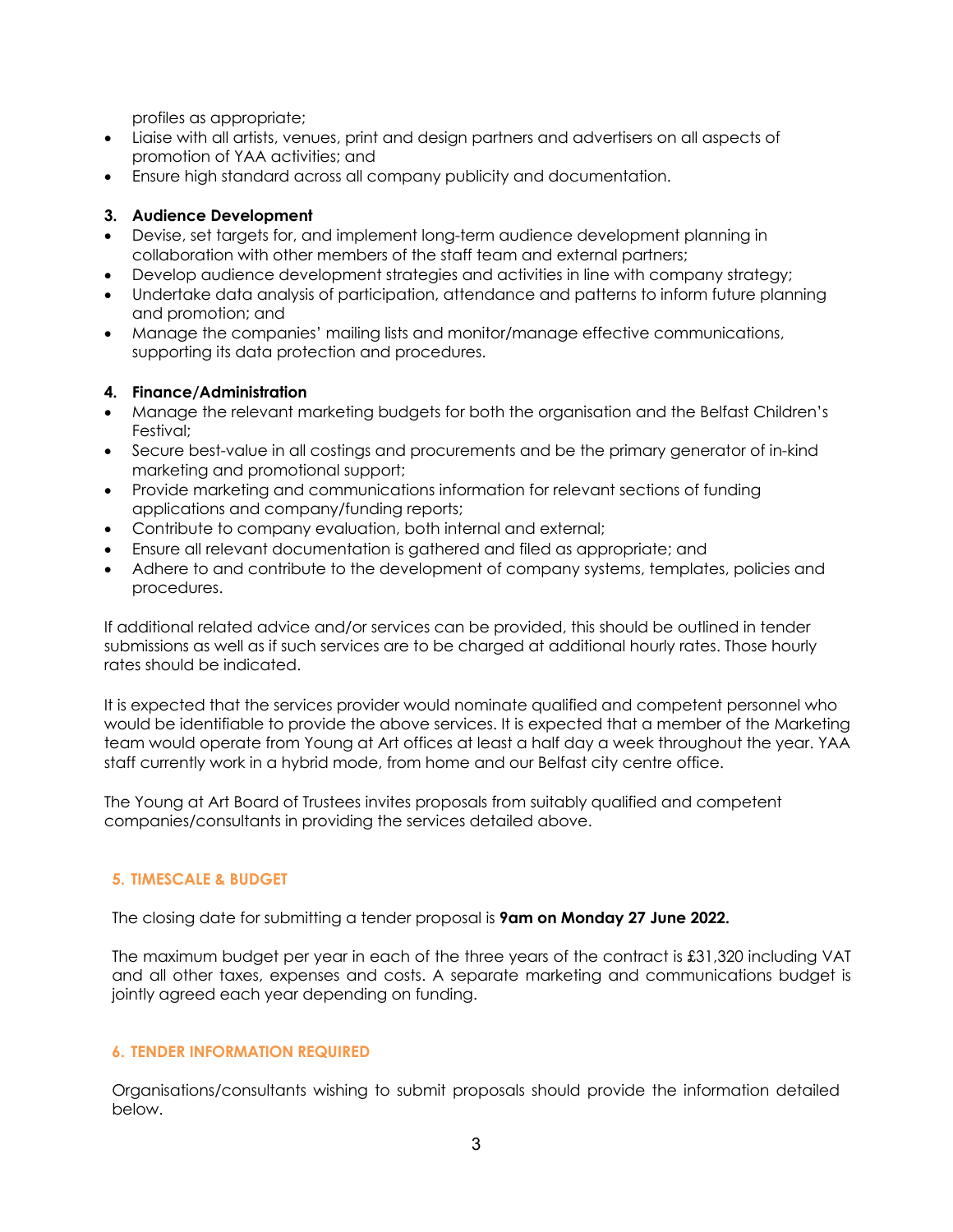Proposals should be a maximum of 4 A4 pages and should include the following information, under each of the separate headings (a) to (f). Relevant appendices of up to 5 pages may also be submitted.

- a. **Experience and knowledge** of PR, Marketing and Communications service delivery (particularly arts, festivals or other similar events);
- b. **Personnel Details**  the roles, relevant experience and qualifications of those who will be delivering the services and those managing them if relevant;
- c. **Methodology**  setting out clearly how the provider proposes to work with Young at Art to deliver the services and how service quality will be monitored and maintained;
- d. **Fees**  a clear statement and breakdown of the fees for the services to be delivered and the fees for any additional services that could be provided from time-to-time – all including VAT;
- e. **Capacity**  applicants should include confirmation of their capacity to commence the contract by 1 September 2022; and
- f. **Referee**  include contact details of at least one client for whom you deliver similar services.

#### **7. TENDER SUBMISSION AND APPOINTMENT PROCESS**

Please provide information on each area requested in a clear and concise manner to ensure that this can be reviewed and scored in line with the scoring matrixbelow.

One electronic copy of the tender proposal should be submitted by 9am on Monday 27 June 2022 to Kelly-Anne Collins, General Manager, Young at Art at manager@youngatart.co.uk.

Tenders received after the closing date will not be considered. Tenders that do not comply with the required format and length may not be considered.

#### **8. SCORING**

The panel will score submitted proposals based on the requirements outlined in this tender specification and as follows:-

|     | Criteria                 | Score |
|-----|--------------------------|-------|
| (a) | Experience & Knowledge   | 30%   |
| (b) | <b>Personnel Details</b> | 20%   |
| (c) | Methodology              | 30%   |
| (d) | Fees                     | 20%   |